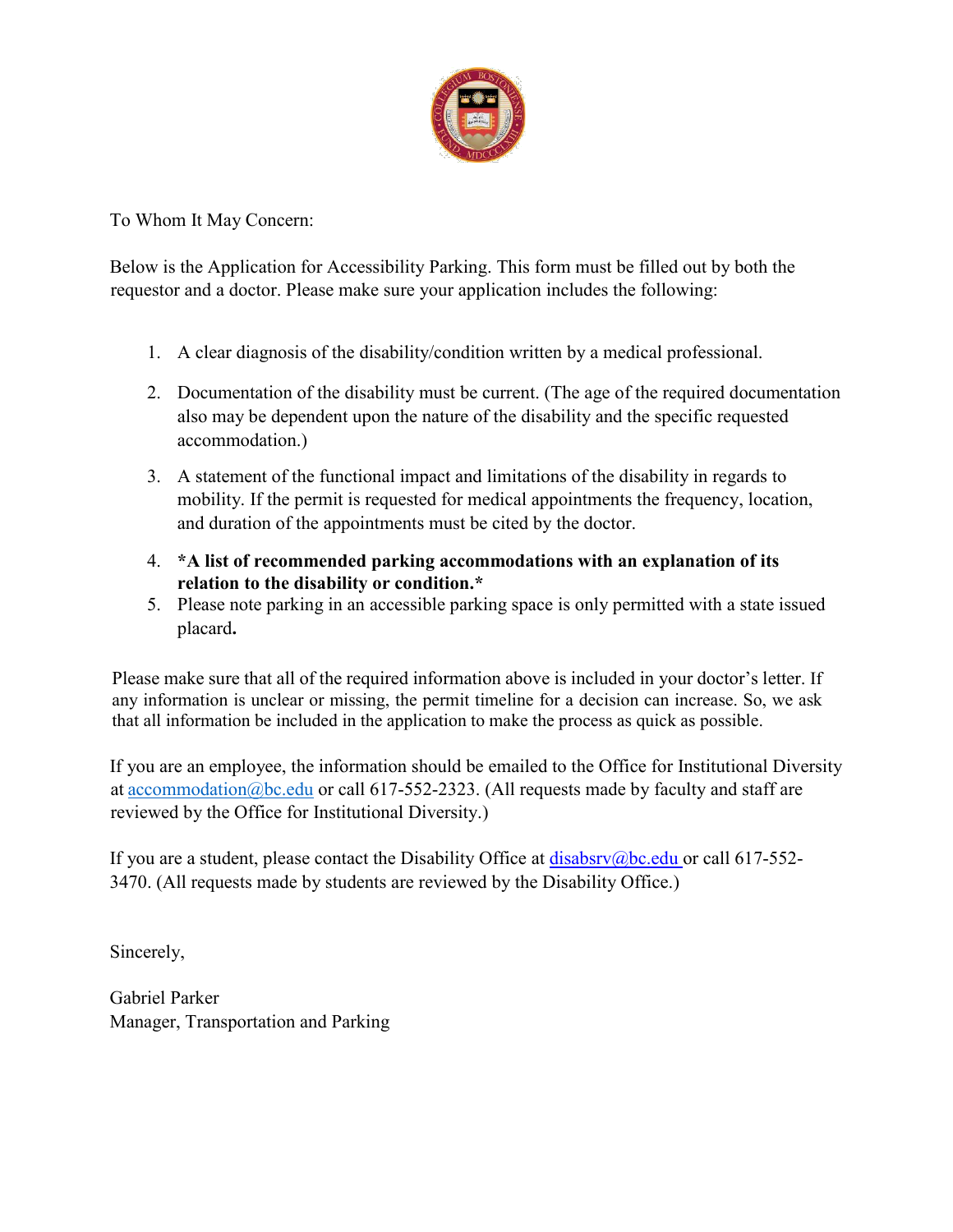## Application for Accessibility Parking Office of Auxiliary Services

Due to limited availability of parking on the Boston College campus, accessibility permits are only issued to individuals with appropriate documentation and demonstrated need. All permits require annual verification from a physician. Permit prices will be adjusted if granted accordingly.

| Part $1$ – To be filled out by the Requestor                                                          |                                                                                                                                                                                         |      |                       |  |  |  |
|-------------------------------------------------------------------------------------------------------|-----------------------------------------------------------------------------------------------------------------------------------------------------------------------------------------|------|-----------------------|--|--|--|
| Please check one:<br>$\Box$ Student<br>$\Box$ Employee (Faculty or Staff)                             | What type of permit are you looking to obtain? Description of Permit Types<br>□Temporary Employee Parking<br>$\Box$ Resident Student Overnight Parking<br>$\Box$ Other, please specify: |      |                       |  |  |  |
| First Name:                                                                                           | Last Name:                                                                                                                                                                              |      | Eagle ID:             |  |  |  |
| Campus Phone (if applicable):                                                                         | Mobile Phone:                                                                                                                                                                           |      | <b>Email Address:</b> |  |  |  |
| Campus Address:                                                                                       | Other locations you frequent on campus:                                                                                                                                                 |      |                       |  |  |  |
| Detailed rationale for accessibility permit request (Please attach another sheet of paper if needed): |                                                                                                                                                                                         |      |                       |  |  |  |
| Signature                                                                                             |                                                                                                                                                                                         | Date |                       |  |  |  |

## Part 2 – To be filled out by Medical Provider

Г

| A medical report or letter, responding to items listed below can be attached to this application for review in lieu of using this form. Specific<br>information regarding the nature of the request MUST be provided in order to properly evaluate this documentation. |                   |      |  |  |  |
|------------------------------------------------------------------------------------------------------------------------------------------------------------------------------------------------------------------------------------------------------------------------|-------------------|------|--|--|--|
| Physician's Name:                                                                                                                                                                                                                                                      | Name of Practice: |      |  |  |  |
| Address:                                                                                                                                                                                                                                                               | Telephone:        | Fax: |  |  |  |
|                                                                                                                                                                                                                                                                        |                   |      |  |  |  |
| Description of Patient's condition (Please attach another sheet of paper if needed):                                                                                                                                                                                   |                   |      |  |  |  |
|                                                                                                                                                                                                                                                                        |                   |      |  |  |  |
|                                                                                                                                                                                                                                                                        |                   |      |  |  |  |
| Duration of Impairment: Does this Person Require a Wheelchalr/Scooter?:                                                                                                                                                                                                |                   |      |  |  |  |
| $\Box$ Permanent – Should obtain state HP placard $\Box$ Yes                                                                                                                                                                                                           |                   |      |  |  |  |
| □Temporary - Expected duration: _____________<br>П<br><b>No</b>                                                                                                                                                                                                        |                   |      |  |  |  |
| Please indicate the maximum distance that can be negotiated without endangering patient's health:                                                                                                                                                                      |                   |      |  |  |  |
| (Circle one) <200 Ft. 200-300 Ft. 400 Ft. 2-3 Blocks 3-4 Blocks >4 Blocks                                                                                                                                                                                              |                   |      |  |  |  |
| Can the individual park in an outer lot and ride a transit system (that is fully accessible) with this condition?                                                                                                                                                      |                   |      |  |  |  |
|                                                                                                                                                                                                                                                                        |                   |      |  |  |  |
|                                                                                                                                                                                                                                                                        |                   |      |  |  |  |